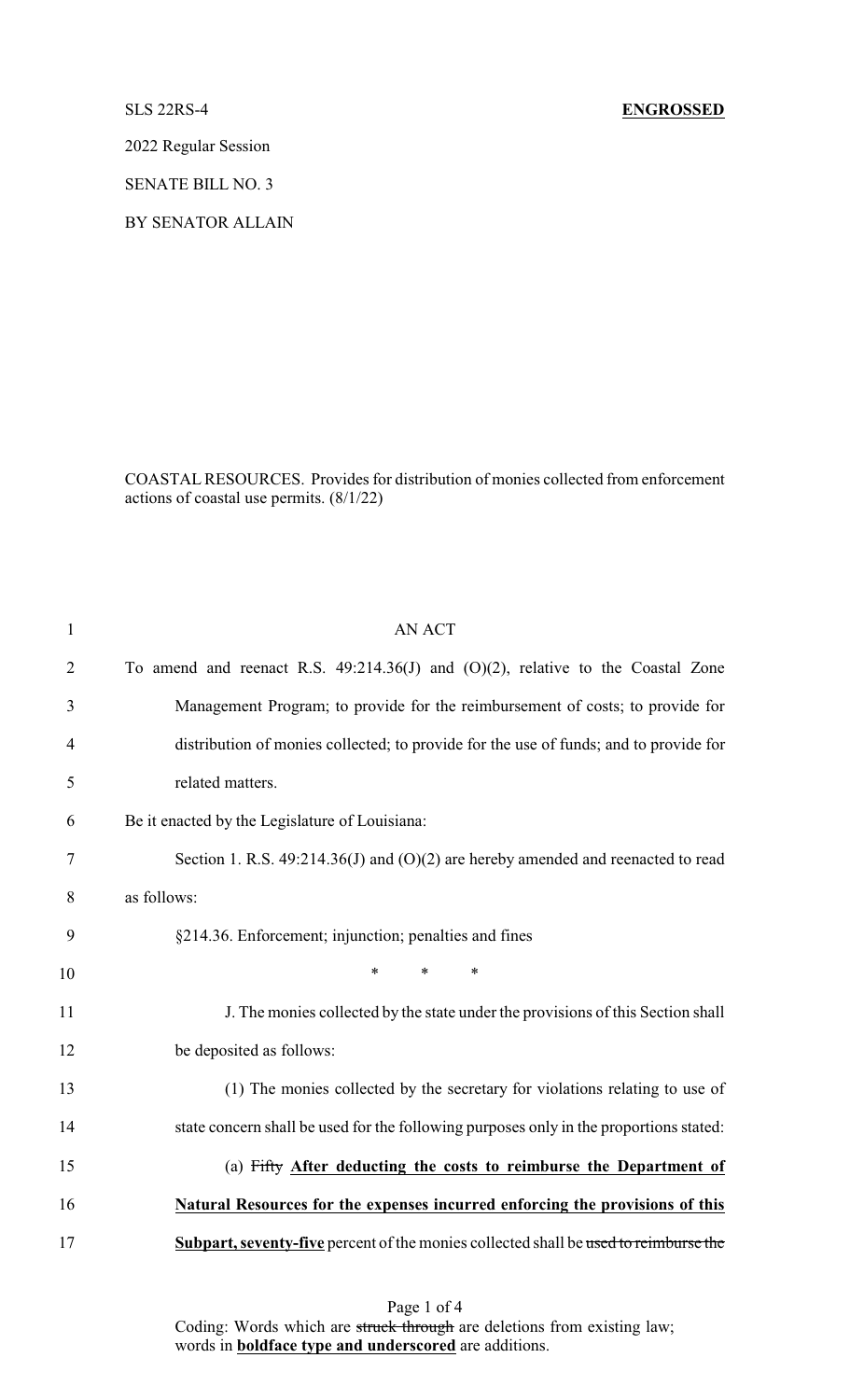- 1 Department of Natural Resources for the cost of enforcing the provisions of this Subpart, and shall be deposited in the Coastal Resources Trust Fund, as provided in R.S. 49:214.40 **placed in the Coastal Protection and Restoration Fund established in Article VII, Section 10.2 ofthe Constitution ofLouisiana and used for projects that are consistent with Paragraph (O)(2) of this Section**. (b) Twenty-five percent of the monies collected shall be placed in local government mitigation banks established in accordance with R.S. 49:214.41 and the rules and regulations adopted thereunder. **If there is no local government mitigation bank for the area in which the adverse impact is located, the monies**
- **shall be deposited into a restricted fund administered by the parish governing authority of the parish or parishes in which the adverse impact related to the use is located. These funds shall be used only for projects consistent with Paragraph (O)(2) of this Section within or for the benefit of areas within the geographic borders of that parish.**
- (c) Twenty-five percent of the monies collected shall be placed in the Wetlands Conservation and Restoration Fund established in Article VII, Section 10.2 17 of the Constitution of Louisiana.
- (2) The monies collected by the secretary for violations relating to a use of local concern shall be placed in local government mitigation banks established in accordance with R.S. 49:214.41 and the rules and regulations adopted thereunder. Each local government's mitigation bank shall be credited one hundred percent of the monies collected for violations relating to a use of local concern occurring within its geographic borders, except that for violations occurring within the geographic borders of two or more local governments the monies shall be divided on a pro rata basis and deposited accordingly in the local government's mitigation banks. In the event there is no local government mitigation bank in the parish in which the adverse 27 impact is located, the monies shall be deposited in the Wetlands Conservation and Restoration Fund established in Article VII, Section 10.2 of the Constitution of Louisiana, **into a restricted fund administered by the parish governing authority**

Page 2 of 4 Coding: Words which are struck through are deletions from existing law; words in **boldface type and underscored** are additions.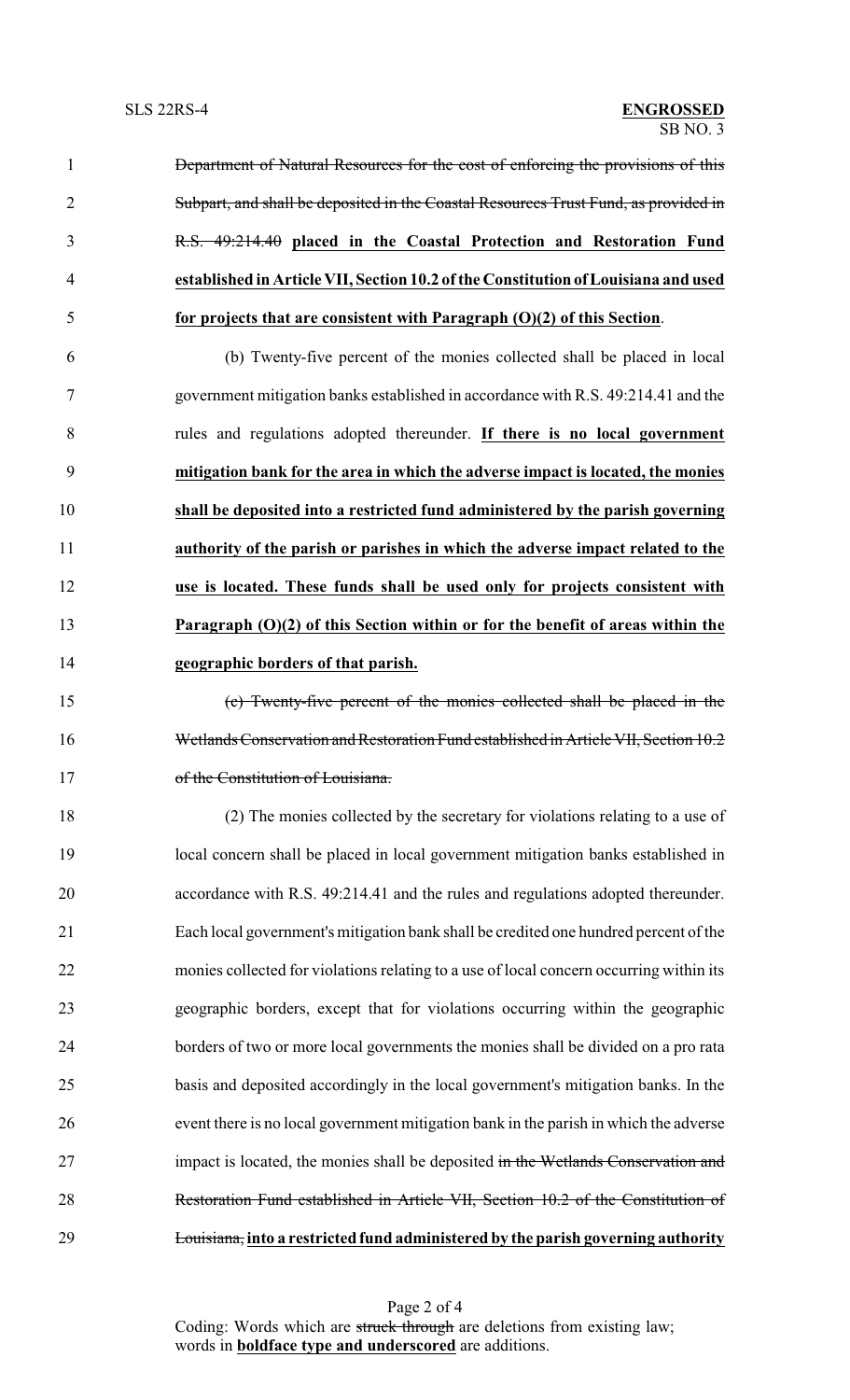| $\mathbf{1}$   | of the parish or parishes where the adverse impact related to the use is located        |
|----------------|-----------------------------------------------------------------------------------------|
| $\overline{2}$ | and can only shall be used only for mitigation projects within the geographic borders   |
| 3              | of that local government that are consistent with Paragraph $(O)(2)$ of this            |
| $\overline{4}$ | Section.                                                                                |
| 5              | $\ast$<br>$*$<br>$\ast$                                                                 |
| 6              | $\ast$<br>$\ast$<br>$\ast$<br>O.                                                        |
| 7              | (2) Any monies received by any state or local governmental entity arising               |
| 8              | from or related to a state or federal permit issued pursuant to R.S. 49:214.21 et seq., |
| 9              | 33 U.S.C. §1344, or 33 U.S.C. §408, a violation thereof, or enforcement thereof, or     |
| 10             | for damages or other relief arising from or related to any of the foregoing, or for     |
| 11             | damages or other relief arising from or related to any use as defined by R.S.           |
| 12             | 49:214.23(13) shall be used for integrated coastal protection, including coastal        |
| 13             | restoration, hurricane protection, and improving the resiliency of the coastal area.    |
| 14             | *<br>∗<br>∗                                                                             |
|                |                                                                                         |

The original instrument and the following digest, which constitutes no part of the legislative instrument, were prepared by Tyler S. McCloud.

## **DIGEST**

SB 3 Engrossed 2022 Regular Session Allain

Present law establishes a coastal zone management program within the Dept. of Natural Resources and administered by the secretary of the department. The program includes regulation of the application and issuance of a coastal use permit prior to commencing a use of state or local concern in the coastal zone. Proposed law retains present law.

Present law requires that any monies received by any state or local governmental entity arising from or related to a state or federal permit issued pursuant to the State and Local Coastal Resource Management Act of 1978, a violation thereof, or enforcement thereof, or for damages or other relief arising from or related to any of the foregoing, or for damages or other relief arising from or related to any use as defined by present law, be used for integrated coastal protection, including coastal restoration, hurricane protection, and improving the resiliency of the coastal area. Proposed law retains present law.

Present law provides for the distribution of monies collected from enforcement actions for uses of state concerns as follows:

- (1) 50% deposited into the Coastal Resources Trust Fund for reimbursement to the department for the cost of enforcing the coastal zone management program.
- (2) 25% deposited in the local government's mitigation banks.
- (3) 25% deposited in the Wetlands Conservation and Restoration Fund.

Page 3 of 4

Coding: Words which are struck through are deletions from existing law; words in **boldface type and underscored** are additions.